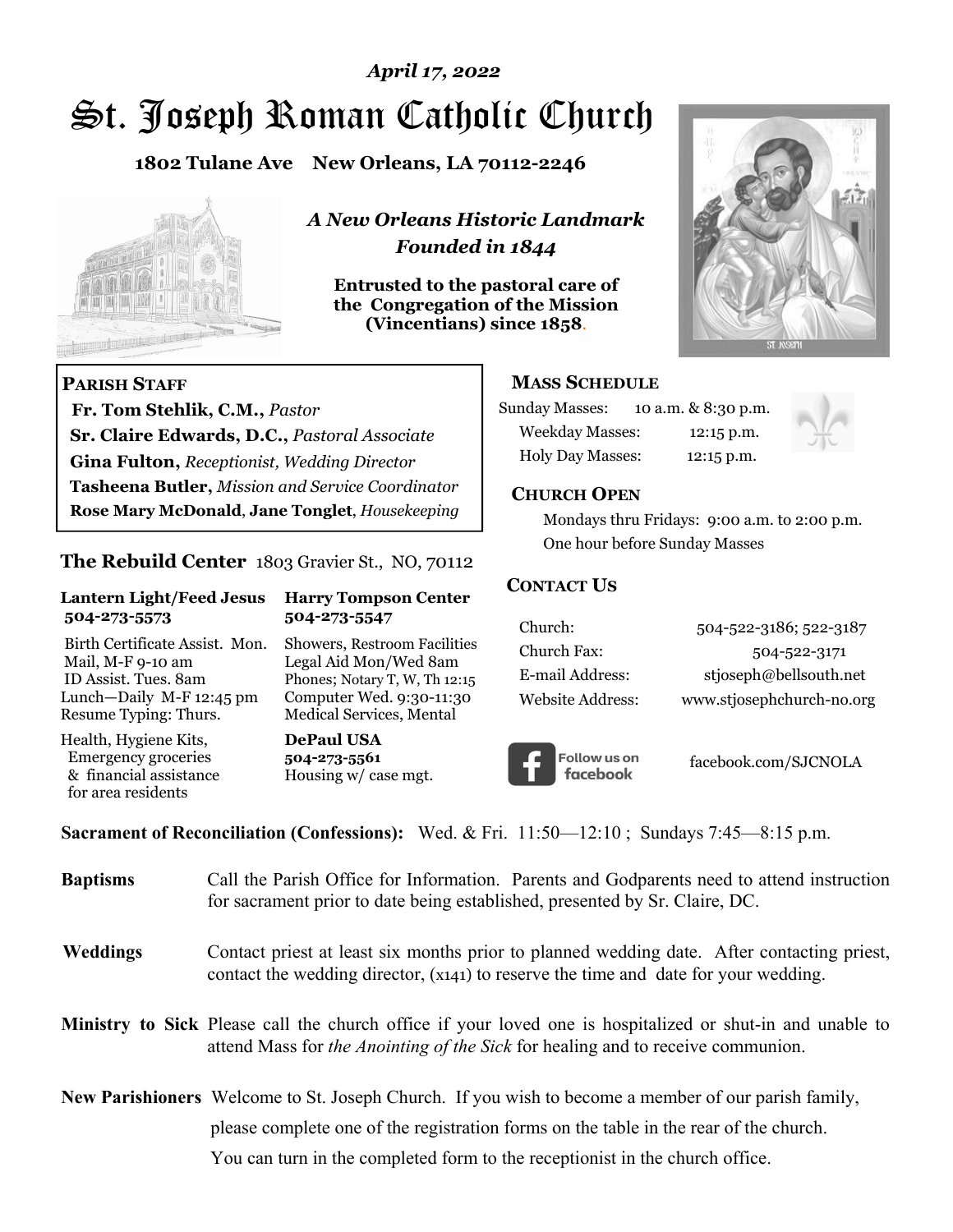## **Easter Sunday of the Resurrection of the Lord April 17, 2022**



 **10:00 am** *St. Joseph Parishioners and Benefactors*

| Monday, April 18, 2022—Octave of Easter                                                                     | April 17, One in Faith #1009<br>Sunday,                                                 |
|-------------------------------------------------------------------------------------------------------------|-----------------------------------------------------------------------------------------|
| 12:15 pm Church Closed                                                                                      | <b>READINGS FOR THE WEEK</b>                                                            |
| Tues, April 19, 2022—Octave of Easter                                                                       | Monday: Acts 2:14-33; Ps 16:1--11; Mt 28:8-15                                           |
| 12:15 pm Macey Matherne +; Dennis Finnegan +; Allbert Evens                                                 | Tuesday: Acts 2:36-41; Ps 33:4-22; Jn 20:11-18                                          |
| Wed., April 20, 2022-Octave of Easter                                                                       | Wed: Acts 3:1-10; Ps 105:1--9; Lk 24:13-35                                              |
| 12:05 pm Blaise L. Misse; Anthony D' Alfonso; Gerard Vallet                                                 | Thur: Acts 4:1-12; Ps 118:1-4, 22-27; Jn 21:1-14                                        |
| Thursday, April 21, 2022—Octave of Easter                                                                   | Fri: Is $52 - 53$ ; Ps 31; Heb 4:14-16; 5:7-9;                                          |
| 12:15 pm James Frederick +; Phyllis D. Chauvin +                                                            | Sat.: Acts 4:13-21; Ps 118:1, 14-21; Mk 16:9-15                                         |
| Friday, April 22, 2022—Octave of Easter<br>$12:15 \text{ pm}$ Irish Vedros + Jane Graff Daymude + (100 yrs) | Acts 5:12-16; Ps 118:2-4, 13-15, 22-24;<br>Sun<br>Rv 1:9-11a, 12-13, 17-19; Jn 20:19-31 |

#### **YOUR PRAYERS ARE ASKED FOR THE FOLLOWING PARISHIONERS , WHO ARE IN NEED OF HEALING:**

 Beatrice Augustin, Anthony Blaise, Clarke Bordelon, Lawrence & Mamie Brown, John & Cindi Caron, Ellen Carty, Sue Dakote, Gretchen Delo, Joyce Delo, Albert Evens, John & Kathleen Gebbia, John & Sylvia Powell, Joseph Delay, Terry Eggleston, Linda Elwood, Francis Frught, Heather Faircloth, June & Mark Eiserloh, Frances Fiegler, Shirley Gaither, Nancy Hale, CHF, Roselyn Hansen, John Hakanson, Sarah Hollier-Watkins, Jim Karam, Bill Kroetz, Nowell Lacking, Ken & Bette Kussman, Landy Lanza, James Leung, Gerard Vallet, Albert Evens, Troy Martinez, Karen McCoy, Donna Moore, Frank Morales, Maura O'Donovan, CHF; Mark Owen; Joyce Randolph, Tina Roderfeld, Bernie Saul; Julius Saul; Pippy Sanders, Anthony, Donnie and Jennie Satcher, Louise Sonnier, Mel & Gaspar Schiro; Theard Simms, Virginia Stehlik, Diedra Steibing, Malcolm Taylor, Jane Tonglet, Fritz Tripkovich, Corliss Truhill, Georgiana Prevost, Martha A. Treen, Marion Vaughn, Gerard Vallet, Warren Webster, Ozzie Welch, Mary Willis, Lynn Williams, Billy & Gladustine Windham.

## **The Message of Easter from Pope Francis**

**Easter is the feast of hope.** "Dear sister, dear brother, even if in your heart you have buried hope, do not give up: God is greater. Darkness and death do not have the last word. Be strong, for with God nothing is lost!"

**Easter is the exodus to love and goodness**. "This is what Easter is: it is the exodus, the passage of human beings from slavery to sin and evil to the freedom of love and goodness. Because God is life, life alone, and we are his glory: the living man."

**To celebrate Easter is to allow Jesus to triumph**. "To celebrate Easter is to believe once more that God constantly breaks into our personal life and history, challenging our "conventions", those fixed ways of thinking and acting that end up paralyzing us. To celebrate Easter is to allow Jesus to triumph over the despair and craven fear that so often assail us and tries to bury our faith and our hope in God."

**Easter sacraments renew our life and our relationships.** "The grace of the Sacraments of Easter (Baptism and Communion) is the enormous potential for the renewal of our personal existence, of family life, of social relations. This is because everything passes through the human heart: if I let myself be touched by the grace of the Risen Christ, if I let him change in me that aspect of mine which is not good, which can hurt me and others, I allow the victory of Christ to be affirmed in my life, to broaden the benefits of God's grace."

**We walk by faith.** "Let us not quench the wavering flame (cf*. Is* 42:3) that never falters, and let us allow our hope to be rekindled."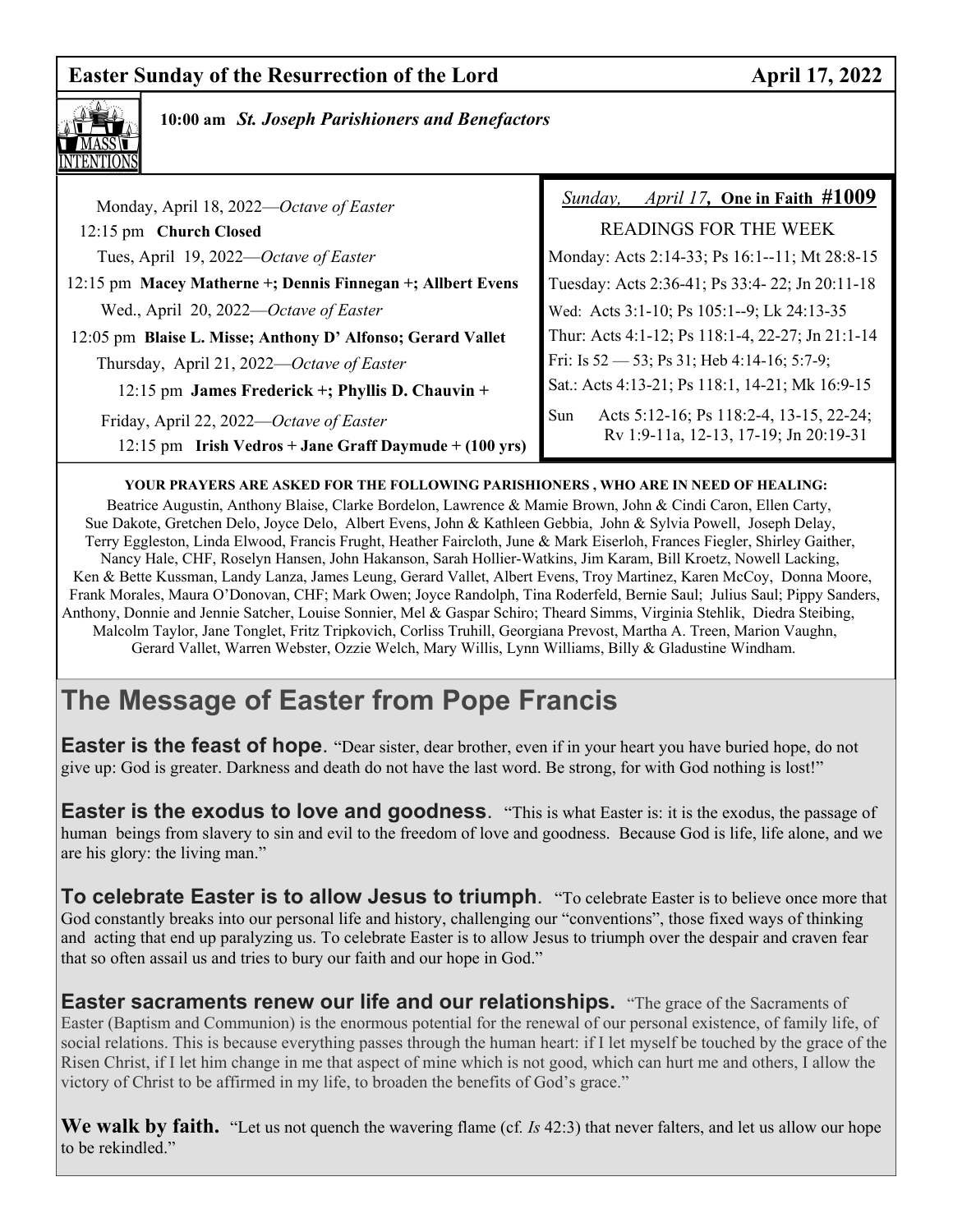**To him all the prophets bear witness; whoever believes in him will receive forgiveness of sins through his name.** 

#### **Finding God's Mercy in Our Brokeness** Wednesday, April 20, 2022 6:00-8:00pm. In this workshop, we will taste and come to understand the saving "Love of God" that frees us to find our true dignity, value and identity. Presenters, Sr. Gloria Murillo, STJ, and Bonnie Chase. call (504) 861-3254, Email: archspirctr $@$  arch-no.org or Register on the web http://nolacatholic/asc.org

#### **TREASURE & STEWARDSHIP**

 **April 10, Parish..…….…\$ 5,326.00** 

 **Kenya Mission Appeal………\$7,382.00** 

 *Thank you for your generosity!* 

**Mercy Sunday: 3pm Mass at St. Joseph Church with Archbishop Hughes. Adoration of the Blessed Sacrament starts at 1:30 pm** with confessions and Chaplet to follow.

**Praying With Our Personality Type Virtual Presentation** Friday, April 29. 10am-noon (Info: call (504) 861-3254) This workshop embraces the relationship between our prayer and our personality types. Through prayer, we grow into who we are created to be. In our uniqueness, we are drawn to different styles and types of prayer.



#### **TODAY'S READINGS**

**First Reading** — Peter is an eyewitness: The Lord is risen (Acts 10:34a, 37-43).

**Psalm** — This is the day the Lord has made; let us rejoice and be glad (Psalm 118).

**(1) Second Reading** — All who are baptized, set your hearts in heaven (Colossians 3:1-4)

Gospel — Three witnesses, Mary, Peter, and John; each responds to the empty tomb. (John 20:1-9)

#### **EVERYTHING IS CHANGED**

*—* 

 Easter changes everything. Having been raised from the dead, Jesus shatters the frightful images that haunt humanity. Betrayal, torture, crucifixion, death, burial—these terrors pale in the brilliant glory of Jesus resurrected. Today's psalm guides our response to God's power: "it is wonderful in our eyes." Today is indeed a day for wonder, for gasping in astonishment at Jesus' resurrection. For all of history, death had been final. In the Acts of the Apostles, Peter testifies that Jesus, who was publicly executed, was raised to life by God. John's Gospel admits that the disciples "did not yet understand that he had to rise from the dead." Even Jesus' closest friends were not expecting such innovation: life after death. In response to the Easter miracle, Paul tells us, Everything, even our very selves, must become new. Alleluia, Alleluia, Alleluia, Easter changes everything.

## **Pope Francis'** *April* **Intention**

**Health Care Workers-** We pray for health care workers who serve the sick and the elderly, especially in the poorest countries; may they be adequately supported by governments and local communities.

#### **SANCTUARY CANDLE AND MASS INTENTIONS**

 The Sanctuary Candle this week is for **Sr.Suellen Tennison.**  To reserve the Sanctuary Candle in memory of someone or a special intention, call the church office (504-522-3186). The offering is \$15 for one week. The offering for Mass intentions is \$5.00.

#### **CHARTER FOR THE PROTECTION OF CHILDREN AND YOUNG PEOPLE**

In response to the Charter for the Protection of Children and Young People from the United States Conference of Catholic Bishops, the Archdiocese of New Orleans continues to make the Hot Line available for anyone who has been hurt or sexually abused by anyone who works for the Church. The Hot Line continues to be available; the number is (504) 522-5019. In continuing our commitment to support and to heal, we invite and encourage individuals who have been hurt or sexually abused recently or in the past by clergy, religious or other employees of the Archdiocese to call our Hot Line and your message will be received confidentially by a mental health professional. Anyone can make a direct call during regular business hours to the Victims' Assistance Coordinator at (504) 861-6253.